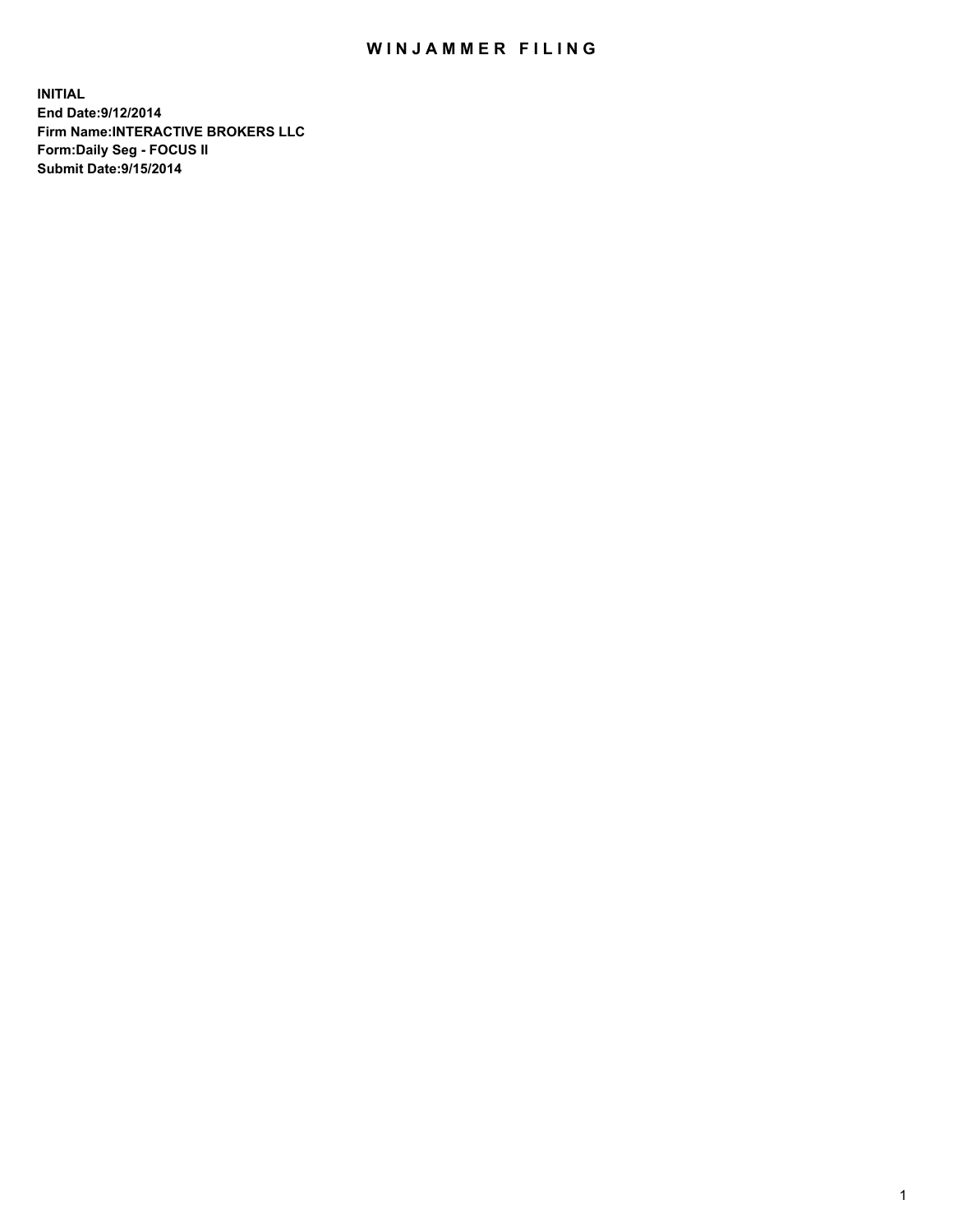## **INITIAL End Date:9/12/2014 Firm Name:INTERACTIVE BROKERS LLC Form:Daily Seg - FOCUS II Submit Date:9/15/2014 Daily Segregation - Cover Page**

| Name of Company                                                                   | <b>INTERACTIVE BROKERS LLC</b> |
|-----------------------------------------------------------------------------------|--------------------------------|
| <b>Contact Name</b>                                                               | <b>Michael Ellman</b>          |
| <b>Contact Phone Number</b>                                                       | 203-422-8926                   |
| <b>Contact Email Address</b>                                                      | mellman@interactivebrokers.co  |
|                                                                                   | $\underline{\mathbf{m}}$       |
| FCM's Customer Segregated Funds Residual Interest Target (choose one):            |                                |
| a. Minimum dollar amount: ; or                                                    | $\overline{\mathbf{0}}$        |
| b. Minimum percentage of customer segregated funds required:% ; or                | 0                              |
| c. Dollar amount range between: and; or                                           | 155,000,000 245,000,000        |
| d. Percentage range of customer segregated funds required between:% and%.         | 00                             |
| FCM's Customer Secured Amount Funds Residual Interest Target (choose one):        |                                |
| a. Minimum dollar amount: ; or                                                    |                                |
| b. Minimum percentage of customer secured funds required:% ; or                   | $\overline{\mathbf{0}}$<br>0   |
| c. Dollar amount range between: and; or                                           | 80,000,000 120,000,000         |
| d. Percentage range of customer secured funds required between:% and%.            | 00                             |
|                                                                                   |                                |
| FCM's Cleared Swaps Customer Collateral Residual Interest Target (choose one):    |                                |
| a. Minimum dollar amount: ; or                                                    | $\overline{\mathbf{0}}$        |
| b. Minimum percentage of cleared swaps customer collateral required:% ; or        | $\overline{\mathbf{0}}$        |
| c. Dollar amount range between: and; or                                           | 0 <sub>0</sub>                 |
| d. Percentage range of cleared swaps customer collateral required between:% and%. | 0 <sub>0</sub>                 |
| Current ANC:on                                                                    |                                |
| <b>Broker Dealer Minimum</b>                                                      | 2,274,878,368 12-SEP-2014      |
| Debit/Deficit - CustomersCurrent AmountGross Amount                               | 373,799,327                    |
| Domestic Debit/Deficit                                                            | 3,562,379                      |
| Foreign Debit/Deficit                                                             | <u>1,874,8990</u>              |
| Debit/Deficit - Non CustomersCurrent AmountGross Amount                           |                                |
| Domestic Debit/Deficit                                                            | 0 <sub>0</sub>                 |
| Foreign Debit/Deficit                                                             | 0 <sub>0</sub>                 |
| Proprietary Profit/Loss                                                           |                                |
| Domestic Profit/Loss                                                              | $\overline{\mathbf{0}}$        |
| Foreign Profit/Loss                                                               | $\underline{\mathbf{0}}$       |
| Proprietary Open Trade Equity                                                     |                                |
| Domestic OTE                                                                      | <u>0</u>                       |
| Foreign OTE                                                                       | <u>0</u>                       |
| <b>SPAN</b>                                                                       |                                |
| <b>Customer SPAN Calculation</b>                                                  | 1,168,141,035                  |
| Non-Customer SPAN Calcualation                                                    | 13,981,066                     |
| Proprietary Capital Charges                                                       | 0                              |
| Minimum Dollar Amount Requirement                                                 | 20,000,000 [7465]              |
| Other NFA Dollar Amount Requirement                                               | 21,623,718 [7475]              |
|                                                                                   |                                |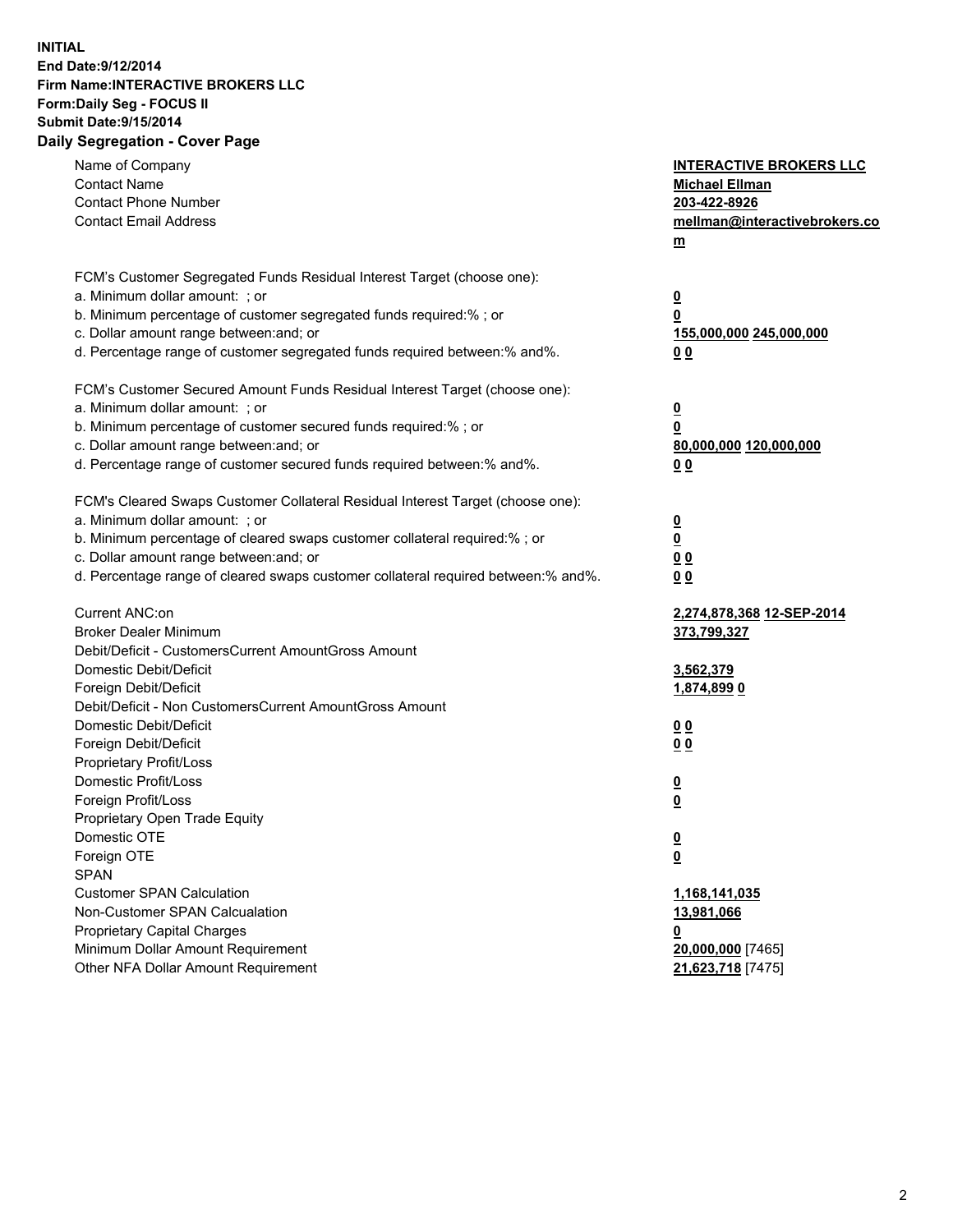## **INITIAL End Date:9/12/2014 Firm Name:INTERACTIVE BROKERS LLC Form:Daily Seg - FOCUS II Submit Date:9/15/2014 Daily Segregation - Secured Amounts**

|                | Daily Ocglegation - Occarea Anioants                                                                       |                                   |
|----------------|------------------------------------------------------------------------------------------------------------|-----------------------------------|
|                | Foreign Futures and Foreign Options Secured Amounts                                                        |                                   |
|                | Amount required to be set aside pursuant to law, rule or regulation of a foreign                           | $0$ [7305]                        |
|                | government or a rule of a self-regulatory organization authorized thereunder                               |                                   |
| 1.             | Net ledger balance - Foreign Futures and Foreign Option Trading - All Customers                            |                                   |
|                | A. Cash                                                                                                    | 295,637,746 [7315]                |
|                | B. Securities (at market)                                                                                  | $0$ [7317]                        |
| 2.             | Net unrealized profit (loss) in open futures contracts traded on a foreign board of trade                  | 4,103,427 [7325]                  |
| 3.             | Exchange traded options                                                                                    |                                   |
|                | a. Market value of open option contracts purchased on a foreign board of trade                             | 265,324 [7335]                    |
|                | b. Market value of open contracts granted (sold) on a foreign board of trade                               | -351,972 [7337]                   |
| 4.             | Net equity (deficit) (add lines 1.2. and 3.)                                                               | 299,654,525 [7345]                |
| 5.             | Account liquidating to a deficit and account with a debit balances - gross amount                          | 1,874,899 [7351]                  |
|                | Less: amount offset by customer owned securities                                                           | 0 [7352] 1,874,899 [7354]         |
| 6.             | Amount required to be set aside as the secured amount - Net Liquidating Equity                             | 301,529,424 [7355]                |
|                | Method (add lines 4 and 5)                                                                                 |                                   |
| 7.             | Greater of amount required to be set aside pursuant to foreign jurisdiction (above) or line                | 301,529,424 [7360]                |
|                | 6.                                                                                                         |                                   |
|                | FUNDS DEPOSITED IN SEPARATE REGULATION 30.7 ACCOUNTS                                                       |                                   |
| $\mathbf{1}$ . | Cash in banks                                                                                              |                                   |
|                | A. Banks located in the United States                                                                      | 330,727,092 [7500]                |
|                | B. Other banks qualified under Regulation 30.7                                                             | 0 [7520] 330,727,092 [7530]       |
| 2.             | Securities                                                                                                 |                                   |
|                | A. In safekeeping with banks located in the United States                                                  | $0$ [7540]                        |
|                | B. In safekeeping with other banks qualified under Regulation 30.7                                         | 0 [7560] 0 [7570]                 |
| 3.             | Equities with registered futures commission merchants                                                      |                                   |
|                | A. Cash                                                                                                    | $0$ [7580]                        |
|                | <b>B.</b> Securities                                                                                       | $0$ [7590]                        |
|                | C. Unrealized gain (loss) on open futures contracts                                                        | $0$ [7600]                        |
|                | D. Value of long option contracts                                                                          | $0$ [7610]                        |
|                | E. Value of short option contracts                                                                         | 0 [7615] 0 [7620]                 |
| 4.             | Amounts held by clearing organizations of foreign boards of trade                                          |                                   |
|                | A. Cash                                                                                                    | $Q$ [7640]                        |
|                | <b>B.</b> Securities                                                                                       | $0$ [7650]                        |
|                | C. Amount due to (from) clearing organization - daily variation                                            | $0$ [7660]                        |
|                | D. Value of long option contracts                                                                          | $0$ [7670]                        |
|                | E. Value of short option contracts                                                                         | 0 [7675] 0 [7680]                 |
| 5.             | Amounts held by members of foreign boards of trade                                                         |                                   |
|                | A. Cash                                                                                                    | 77,950,014 [7700]                 |
|                | <b>B.</b> Securities                                                                                       | $0$ [7710]                        |
|                | C. Unrealized gain (loss) on open futures contracts                                                        | 2,119,688 [7720]                  |
|                | D. Value of long option contracts                                                                          | 265,320 [7730]                    |
|                | E. Value of short option contracts                                                                         | -351,966 [7735] 79,983,056 [7740] |
| 6.             | Amounts with other depositories designated by a foreign board of trade                                     | <u>0</u> [7760]                   |
| 7.             | Segregated funds on hand                                                                                   | $0$ [7765]                        |
| 8.             | Total funds in separate section 30.7 accounts                                                              | 410,710,148 [7770]                |
| 9.             | Excess (deficiency) Set Aside for Secured Amount (subtract line 7 Secured Statement<br>Page 1 from Line 8) | 109,180,724 [7380]                |
| 10.            | Management Target Amount for Excess funds in separate section 30.7 accounts                                | 80,000,000 [7780]                 |
| 11.            | Excess (deficiency) funds in separate 30.7 accounts over (under) Management Target                         | 29,180,724 [7785]                 |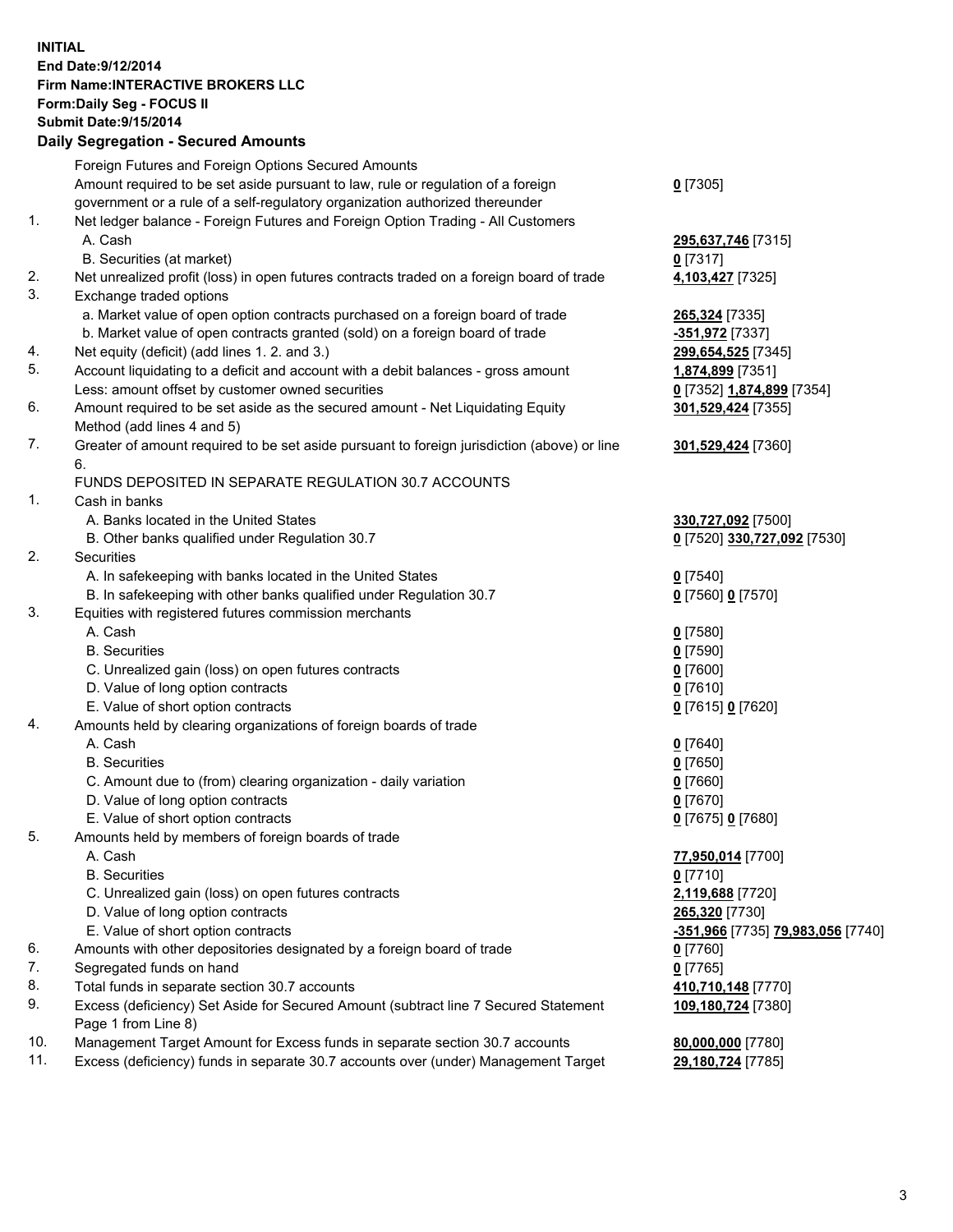**INITIAL End Date:9/12/2014 Firm Name:INTERACTIVE BROKERS LLC Form:Daily Seg - FOCUS II Submit Date:9/15/2014 Daily Segregation - Segregation Statement** SEGREGATION REQUIREMENTS(Section 4d(2) of the CEAct) 1. Net ledger balance A. Cash **2,431,544,162** [7010] B. Securities (at market) **0** [7020] 2. Net unrealized profit (loss) in open futures contracts traded on a contract market **-62,184,286** [7030] 3. Exchange traded options A. Add market value of open option contracts purchased on a contract market **123,976,712** [7032] B. Deduct market value of open option contracts granted (sold) on a contract market **-206,861,370** [7033] 4. Net equity (deficit) (add lines 1, 2 and 3) **2,286,475,218** [7040] 5. Accounts liquidating to a deficit and accounts with debit balances - gross amount **3,562,379** [7045] Less: amount offset by customer securities **0** [7047] **3,562,379** [7050] 6. Amount required to be segregated (add lines 4 and 5) **2,290,037,597** [7060] FUNDS IN SEGREGATED ACCOUNTS 7. Deposited in segregated funds bank accounts A. Cash **483,296,984** [7070] B. Securities representing investments of customers' funds (at market) **1,031,931,220** [7080] C. Securities held for particular customers or option customers in lieu of cash (at market) **0** [7090] 8. Margins on deposit with derivatives clearing organizations of contract markets A. Cash **10,895,085** [7100] B. Securities representing investments of customers' funds (at market) **88,521,050** [7110] C. Securities held for particular customers or option customers in lieu of cash (at market) **0** [7120] 9. Net settlement from (to) derivatives clearing organizations of contract markets **-1,956,002** [7130] 10. Exchange traded options A. Value of open long option contracts **1,353,689** [7132] B. Value of open short option contracts **-3,634,722** [7133] 11. Net equities with other FCMs A. Net liquidating equity **-51,162,397** [7140] B. Securities representing investments of customers' funds (at market) **959,920,914** [7160] C. Securities held for particular customers or option customers in lieu of cash (at market) **0** [7170] 12. Segregated funds on hand **0** [7150] 13. Total amount in segregation (add lines 7 through 12) **2,519,165,821** [7180] 14. Excess (deficiency) funds in segregation (subtract line 6 from line 13) **229,128,224** [7190] 15. Management Target Amount for Excess funds in segregation **155,000,000** [7194]

16. Excess (deficiency) funds in segregation over (under) Management Target Amount Excess

**74,128,224** [7198]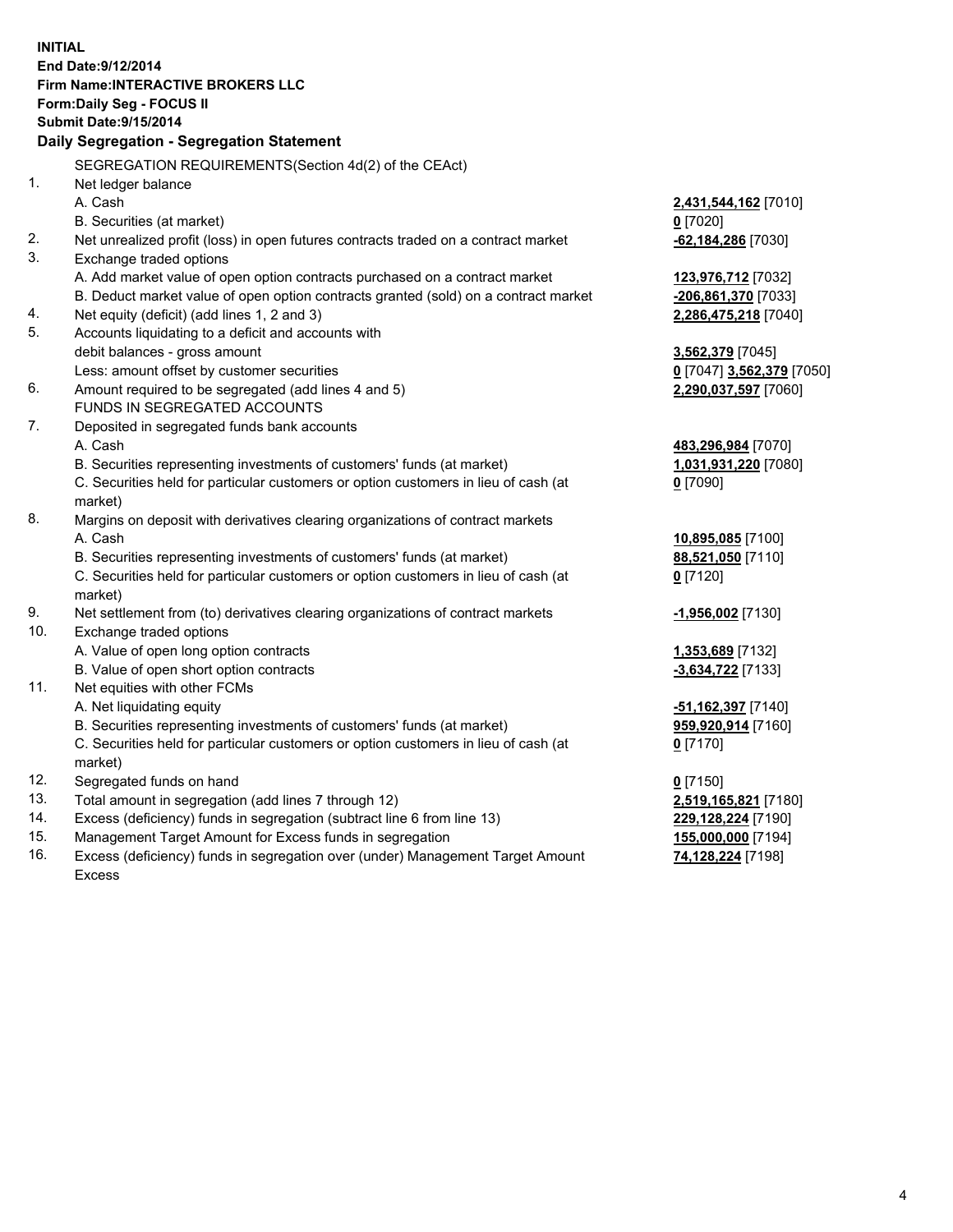## **INITIAL End Date:9/12/2014 Firm Name:INTERACTIVE BROKERS LLC Form:Daily Seg - FOCUS II Submit Date:9/15/2014 Daily Segregation - Supplemental**

| $\overline{\phantom{a}}$ | Total gross margin deficiencies - Segregated Funds Origin                              | 377,948 [9100] |  |
|--------------------------|----------------------------------------------------------------------------------------|----------------|--|
| $\blacksquare$           | Total gross margin deficiencies - Secured Funds Origin                                 | 28,020 [9101]  |  |
| $\blacksquare$           | Total gross margin deficiencies - Cleared Swaps Customer Collateral Funds Origin       | $0$ [9102]     |  |
| $\blacksquare$           | Total gross margin deficiencies - Noncustomer and Proprietary Accounts Origin          | 0 [9103]       |  |
| $\blacksquare$           | Total number of accounts contributing to total gross margin deficiencies - Segregated  | 12 [9104]      |  |
|                          | Funds Origin                                                                           |                |  |
|                          | Total number of accounts contributing to total gross margin deficiencies - Secured     | 2 [9105]       |  |
|                          | Funds Origin                                                                           |                |  |
|                          | Total number of accounts contributing to the total gross margin deficiencies - Cleared | $0$ [9106]     |  |
|                          | Swaps Customer Collateral Funds Origin                                                 |                |  |
|                          | Total number of accounts contributing to the total gross margin deficiencies -         | $0$ [9107]     |  |
|                          | Noncustomer and Proprietary Accounts Origin                                            |                |  |
|                          |                                                                                        |                |  |

- Upload a copy of the firm's daily margin report the FCM uses to issue margin calls which corresponds with the reporting date.